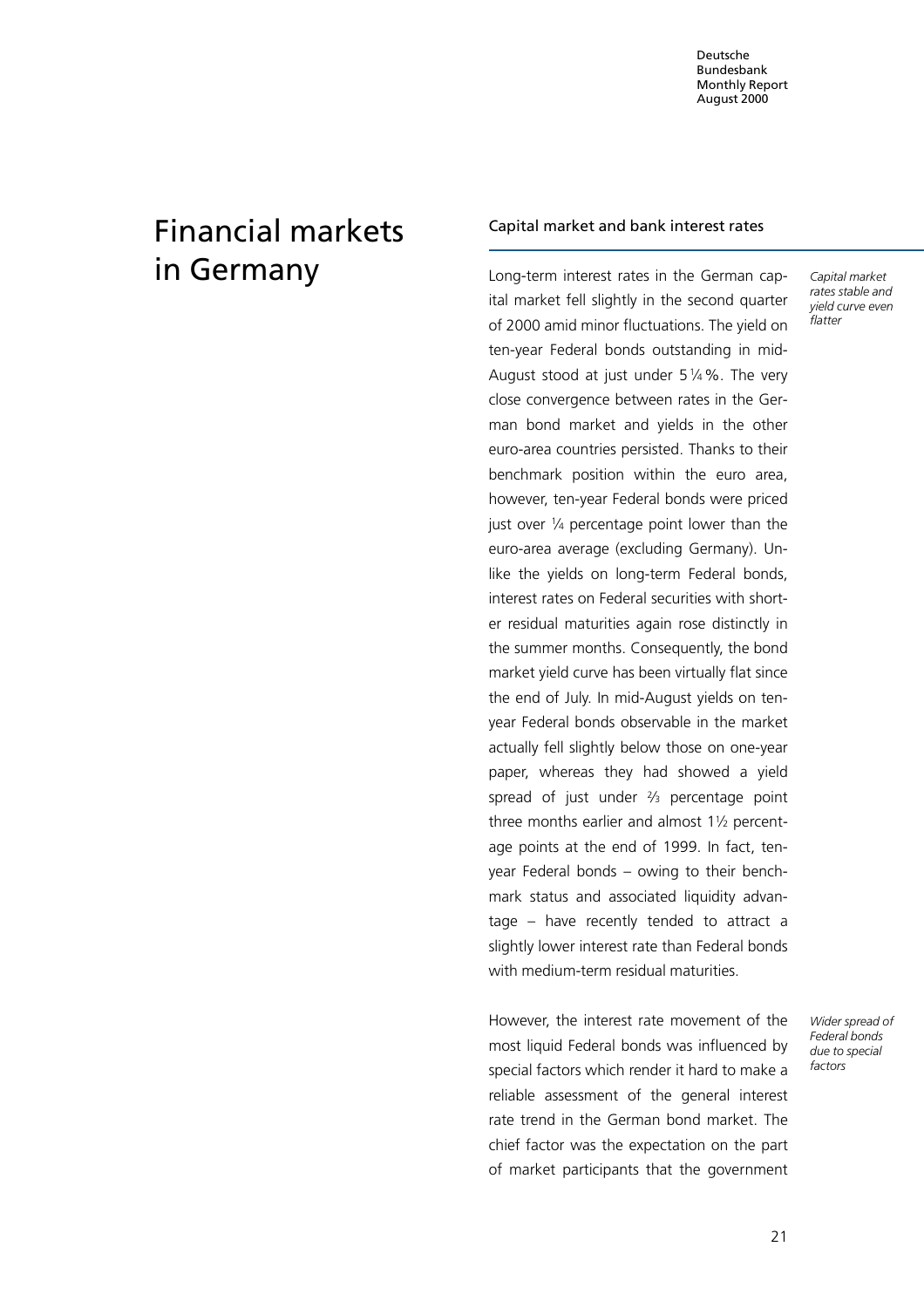

would significantly reduce its borrowing in the bond market in the course of this year as a result of the anticipated substantial additional receipts from the auction of mobile phone licences and from further privatisation proceeds. Assuming that Federal bond issues would thus be in relatively short supply, market players hastened to buy long-term publicsector bonds, in particular, thereby driving down the yield. As yields on private-sector debt securities did not match this downward trend but instead rose somewhat compared with their levels at the end of April, the interest rate differential between many privatesector debt securities and Federal bonds widened considerably. For instance, the spread between ten-year debt securities issued by domestic banks and comparable Federal bonds increased by about 20 basis points

between the end of April and the beginning of June. In mid-August it amounted to about 23 percentage point; this gap is almost twice as great as the average for the nineties. As rates for ten-year interest rate swaps largely track the yield on bank debt securities outstanding, the spread between swaps and Federal bonds likewise widened distinctly during the past few months.<sup>1</sup> Besides leading to a flatter yield curve, the widening of interest rate differentials resulted in the fact that  $-$  for the first time since the early nineties  $-$  the average yield on all domestic bonds outstanding was significantly higher than the yield on ten-year Federal bonds

> Flat yield curve reflects low inflation expectations

The emergence of a virtually flat yield curve in the market for Federal securities coupled with only slightly changed long-term interest rates indicates that market participants' inflation expectations are very subdued, despite the improved economic outlook for both Germany and the whole euro area. This estimation is borne out by direct indicators of economic agents' long-term inflation expectations. Thus the expected inflation rate for Germany for the average of the next ten years, as culled from surveys (Consensus Forecast) in the first half of 2000, was no more than 1.6%. If this measure is subtracted from the yield on domestic debt securities outstanding, the real capital market rate in the ten-year maturity range in June was  $3\frac{3}{4}\%$ , compared with just over 4% on average during the nineties. Therefore, the financing

22

<sup>1</sup> By means of interest rate swaps the counterparties exchange future interest payments (fixed coupons against floating rates linked to a money market rate). Such swaps are mostly concluded between banks. Hence swap rates and yields on bank debt securities are very similar.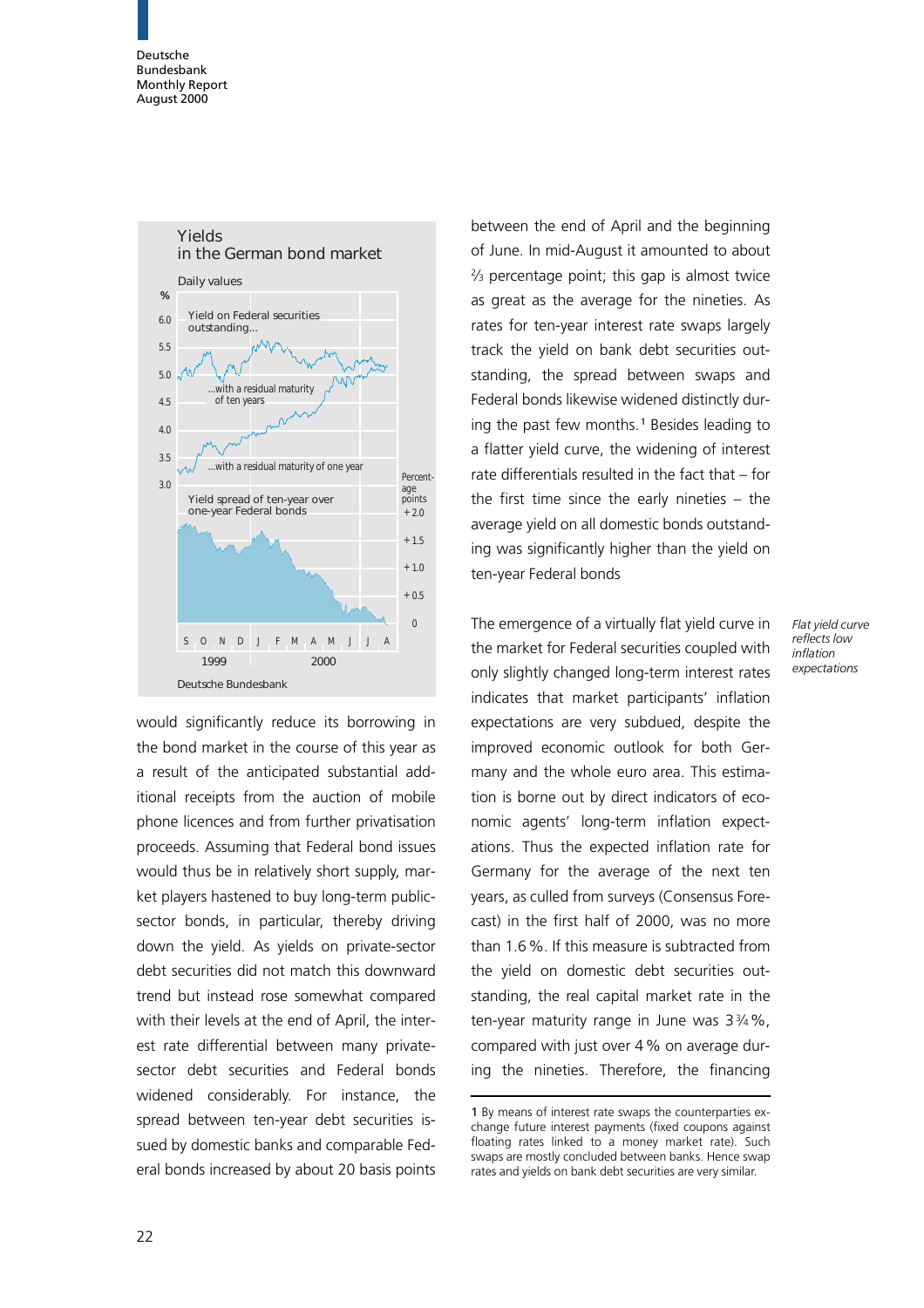terms for the German economy remain comparatively favourable in both nominal and real terms.

Further rise in bank interest rates

Bank interest rates were raised further across the board during the summer months. In particular, banks increased their short-term lending and deposit rates noticeably. For example, in July banks charged more than  $8\frac{1}{2}\%$  on average for current account credit (from DM 1 million to less than DM 5 million) and 12% on average for personal credit lines, which in both cases corresponds to an increase of more than 50 basis points compared with April. The terms offered for short-term time deposits were adjusted on a comparable scale. Thus the rates of interest paid in July on time deposits running for one month and three months (deposit amount from DM 100,000 to less than DM 1 million)  $-$  just over  $3\frac{1}{2}\%$  and  $3\frac{3}{4}\%$  – were both more than 60 basis points higher than they had been three months earlier. By contrast, the increase in long-term bank rates was more moderate. Thus mortgage loans with interest rates locked in for ten years cost just under 634% on average in July, which was around 15 basis points more than in April. The interest charged on long-term fixed-rate loans to enterprises increased by roughly 1/4 percentage point. In July their effective rates averaged around 714% (credit volume of DM 200,000 to less than DM 1 million) and 7% (credit volume of DM 1 million to less than DM 10 million).



#### Share prices

Following their record high in March, equity prices in the German share market fell by 13% up to mid-August, as measured by the broad CDAX share price index. At the same time the advantage over average European share prices which they had enjoyed during the first few months of 2000, and which at times had amounted to almost 10%, was all but wiped out. German equities nevertheless remained approximately 5% ahead of their end-1999 level. The stock price correction during the past few months also caused uncertainty on the German stock exchanges to abate considerably. Thus the implied volatility of German blue-chip share prices captured by the VDAX index has fallen continuously by more than one-third from the beginning of

Equity market stable following correction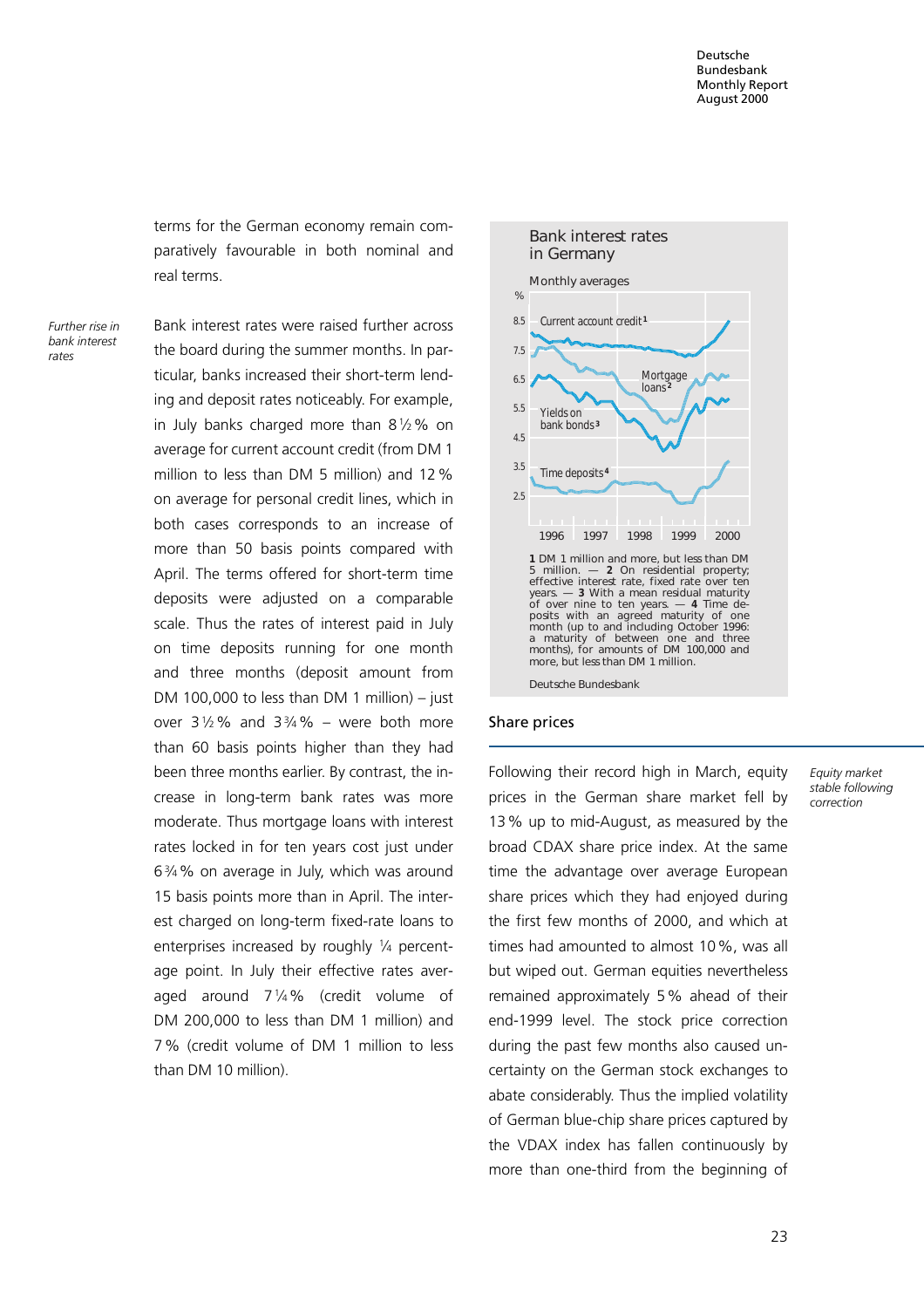Deutsche Bundesbank Monthly Report August 2000



this year to below 20%. Since the end of May, actual price volatility has also decreased.

**Contrasting** trends in individual market segments

However, the development of the overall market continues to mask significant differences in the price movements of individual equity market segments. While the "growth stocks" in the technology, media and telecommunications (TMT) industries, following their earlier dynamic price surge, plummeted from spring onwards, quotations in the more traditional sectors rose steadily. By the time this Report went to press, high-tech stocks had lost nearly 40% of their market value compared with their peak at the beginning of March and were down by more than 5% compared with their level at the end of last year; by contrast, non-TMT equities rose to

new all-time highs and in mid-August were 7% up on end-December.<sup>2</sup>

Equities which are listed on the Neuer Markt are mainly issued by very young and innovative companies from high-tech sectors whose profit potential is dependent on market developments which lie quite a long way in the future. Attempts to assess the underlying value of such shares is therefore subject to major uncertainty; moreover, their prices generally react more strongly to new information or even to mere market rumours. This not only leads to a greater degree of price volatility compared with the shares of firms in established economic sectors, it also means that the valuation level of such growth stock is more dependent on changes in investors' risk propensity. For example, fears expressed in the United States and then Germany about the possibly insufficient solvency of some high-tech companies triggered dramatic price falls across the entire market segment. The NEMAX-All-Share price index, which comprises all equities traded on the Neuer Markt, was latterly more than 40% below its peak recorded in mid-March. Nevertheless, share prices in that market were still 12% above their level at the end of 1999.

#### Borrowing in the securities markets

Borrowing via the issuance of domestic debt securities increased slightly in the second quarter. Gross sales of bonds and notes issued by domestic borrowers, calculated at

Sales of bonds

<sup>2</sup> Measured by Primark-Datastream's market-wide sectoral indices.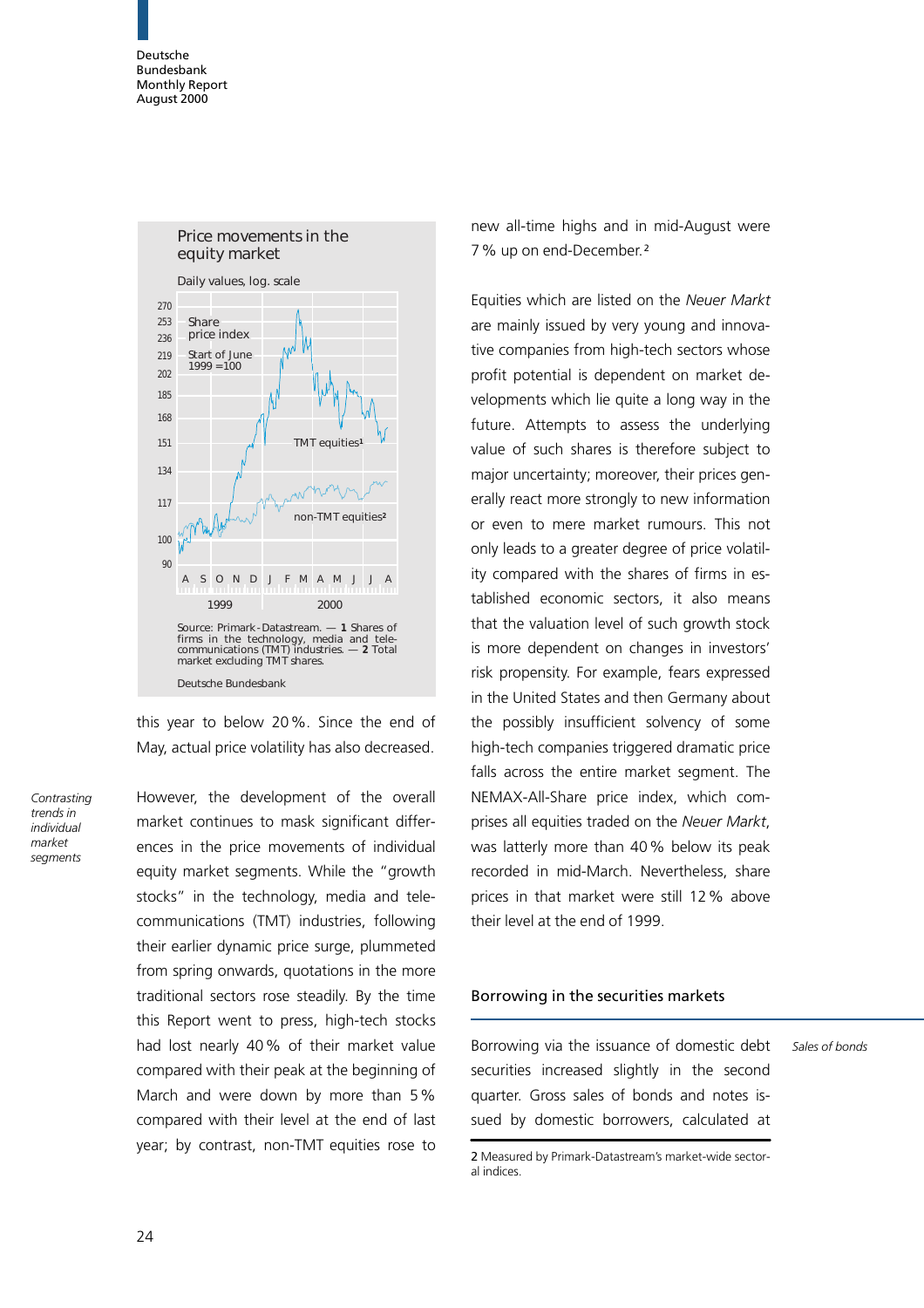market prices, totalled  $\epsilon$  183 billion, which was roughly the same as between January and March 2000. However, after subtracting the lower redemptions and taking account of the changes in issuers' holdings of their own bonds, net domestic bond sales raised  $\epsilon$  52  $1/2$ billion between April and June and thus more than in the preceding quarter ( $\epsilon$  47 billion).<sup>3</sup> By contrast, sales of foreign bonds, at  $\in$  10  $\frac{1}{2}$ billion, were considerably lower than in the first quarter ( $\in$  34 billion). For one thing, German investors bought foreign debt securities denominated in euro or one of its national currency units only to the amount of  $\epsilon$  14 billion (after  $\epsilon$  29  $\frac{1}{2}$  billion in the previous quarter and  $\epsilon$  28  $\frac{1}{2}$  billion in the second quarter of 1999). Most of these issues were launched by residents of other euro-area countries. For another thing, residents sold debt securities denominated in foreign currencies in the amount of  $\in$  31/2 billion net between April and June, after having bought such securities to the value of  $\epsilon$  41/2 billion in the previous quarter.

Sharp increase in sales of bank debt securities

Credit institutions were the principal beneficiaries of the higher amount of resources raised from sales of domestic debt securities. Between April and June they sold their own debt securities for  $\epsilon$  45% billion net, compared with  $\epsilon$  361/2 billion in the first quarter. For the first time in two quarters, longerdated debt securities (with maturities of more than four years) were predominant. The bank debt securities sold again primarily took the form of communal bonds (Öffentliche Pfand*briefe*), which once more accounted for  $\epsilon$  19 billion. However, sales of other bank debt securities, designed to refinance lending to

#### Investment activity in the German securities markets

 $f$  billion

|                                                                                                                             | 2000             |                  | 1999             |
|-----------------------------------------------------------------------------------------------------------------------------|------------------|------------------|------------------|
| Item                                                                                                                        | Jan. to<br>March | April to<br>June | April to<br>June |
| <b>Bonds and notes 1</b>                                                                                                    |                  |                  |                  |
| <b>Residents</b>                                                                                                            | 75.8             | 27.8             | 51.9             |
| Credit institutions 2<br>of which                                                                                           | 37.9             | 22.2             | 37.4             |
| Foreign bonds and notes 3                                                                                                   | 15.2             | 5.6              | 19.2             |
| Non-banks 4                                                                                                                 | 37.9             | 5.7              | 14.5             |
| of which                                                                                                                    |                  |                  |                  |
| Domestic bonds and notes                                                                                                    | 19.1             | 0.8              | 4.8              |
| Non-residents 3                                                                                                             | 5.0              | 34.9             | 26.9             |
| <b>Shares</b>                                                                                                               |                  |                  |                  |
| <b>Residents</b><br><b>Credit institutions 2</b>                                                                            | 2.5<br>45.8      | - 4.8<br>$-28.1$ | 11.6<br>$-13.7$  |
| of which                                                                                                                    |                  |                  |                  |
| Domestic shares                                                                                                             | 43.0             | $-31.7$          | $-16.0$          |
| Non-banks 4                                                                                                                 | $-48.3$          | 23.3             | 25.3             |
| of which<br>Domestic shares                                                                                                 | 100.0            | 0.6              | 12.2             |
| Non-residents 3                                                                                                             | 62.0             | 40.2             | 22.0             |
| <b>Investment fund certificates</b>                                                                                         |                  |                  |                  |
| Investment in specialised funds                                                                                             | 9.5              | 8.5              | 14.3             |
| Investment in funds open                                                                                                    |                  |                  |                  |
| to the general public                                                                                                       | 16.3             | 8.0              | 9.6              |
| of which: Share-based funds                                                                                                 | 12.9             | 9.1              | 3.2              |
|                                                                                                                             |                  |                  |                  |
| 1 Since the beginning of 2000 including debt securities is-<br>sued by non-banks with an original maturity of up to and in- |                  |                  |                  |

sued by non-banks with an original maturity of up to and in-<br>cluding one year plus commercial paper. — 2 Book values,<br>statistically adjusted. — 3 Transaction values. — 4 Residual. Deutsche Bundesbank

the private sector, rose considerably from  $\epsilon$  91/2 billion to  $\epsilon$  16 billion. At  $\epsilon$  91/2 billion, the amount raised from bond sales by specialised credit institutions remained virtually unchanged. The net proceeds raised by government debt securities between April and June was distinctly lower than in the previous quarter ( $\in$  8 billion) and amounted to  $\in$  3 1/2 billion. The main reason for this was the subdued issuing activity of the Federal Government  $(\epsilon$  3 billion), whose cash situation is rather favourable. Corporate bonds were sold in the net amount of  $\epsilon$  3 billion, which was half as much again as in the first quarter.

<sup>3</sup> As from the beginning of the year 2000, the figures discussed here also contain debt securities issued by nonbanks with an original maturity of up to and including one year plus commercial paper.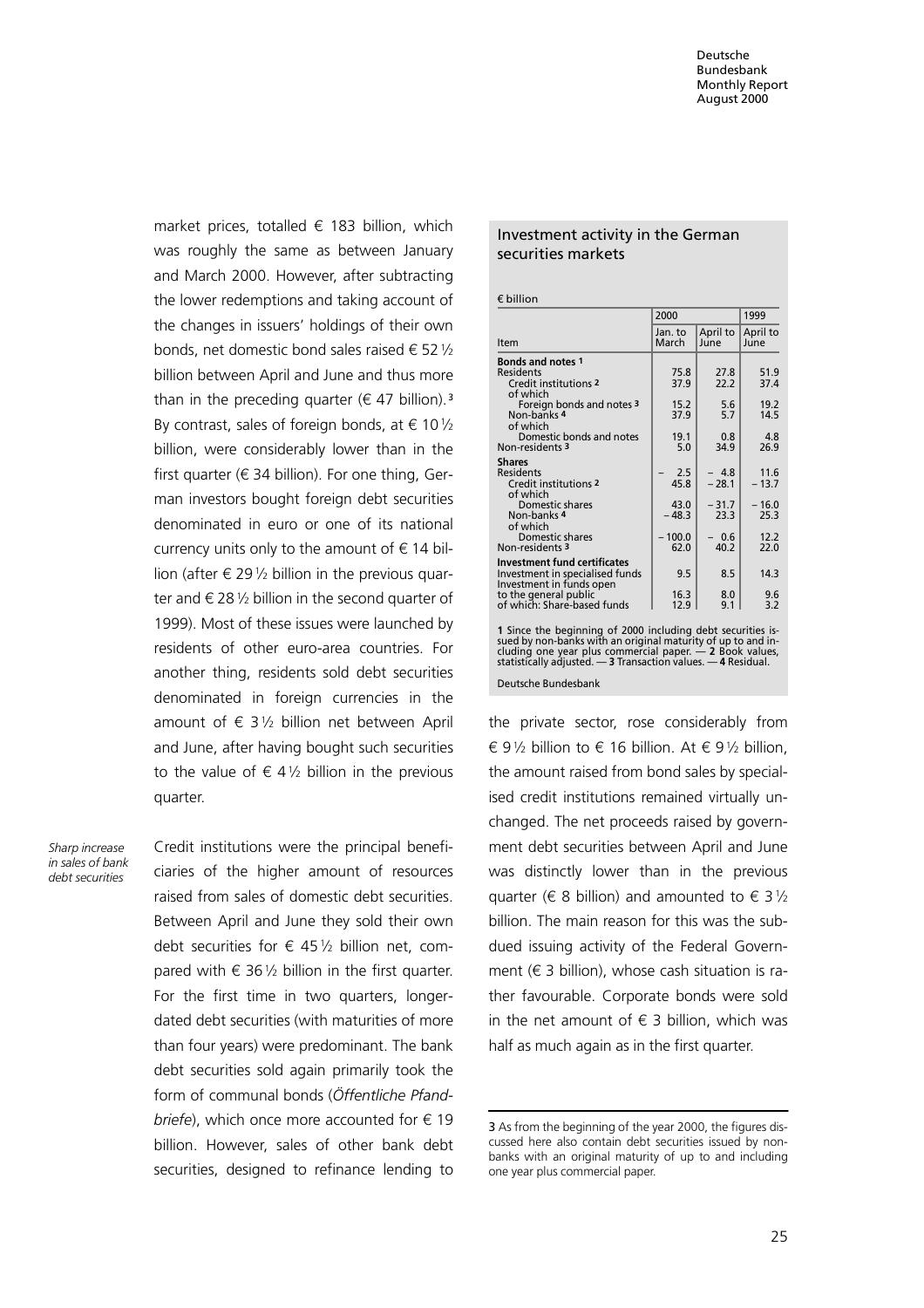Deutsche Bundesbank Monthly Report August 2000



Persistently buoyant issuing activity in the equity market

Between April and June, domestic enterprises placed new shares in the German equity market to the market value of  $\epsilon$  8 billion, compared with  $\epsilon$  5 billion in the preceding quarter. Foreign enterprises accommodated equities worth  $\epsilon$  271/2 billion net in the domestic market, as against  $\epsilon$  54 $1/2$  billion in the first quarter, which had been bloated by a large cross-border takeover. The Neuer Markt was again the main conduit for new issues in

Germany, launching 39 and 41 initial public offerings (IPOs) in the first and second quarter, even though the climate for stock market flotations deteriorated perceptibly from mid-March in the wake of growing investor restraint caused by the sharp drop in share prices and greater uncertainty. More and more enterprises that went public were unable to maintain their issuing price, with the result that a number of planned IPOs were postponed. Nevertheless, the total number of enterprises listed on the Neuer Markt has increased to 300 since the end of July. Just under one-sixth of them are foreign firms. The share of foreign investors, too, rose significantly compared with last year to around 20%.

### Investment activity in the securities markets

Purchases of bonds

Foreign investors were the principal buyers in the bond market in the second quarter. On balance, they bought domestic debt securities for  $\epsilon$  35 billion, compared with  $\epsilon$  5 billion between January and March. They were mainly interested in short-term bank debt securities; they also purchased public debt securities totalling  $\epsilon$  12 % billion net. Domestic credit institutions increased their bond portfolios by  $\xi$  22 billion, compared with  $\xi$  38 billion in the previous quarter. Whereas they bought bank debt securities to the value of  $\epsilon$  23 billion and foreign bonds totalling  $\epsilon$  5  $\frac{1}{2}$ billion, they sold public paper in the amount of  $\epsilon$  61/<sub>2</sub> billion. While domestic non-banks had acquired a fairly large amount of bonded debt in the first quarter ( $\epsilon$  38 billion), they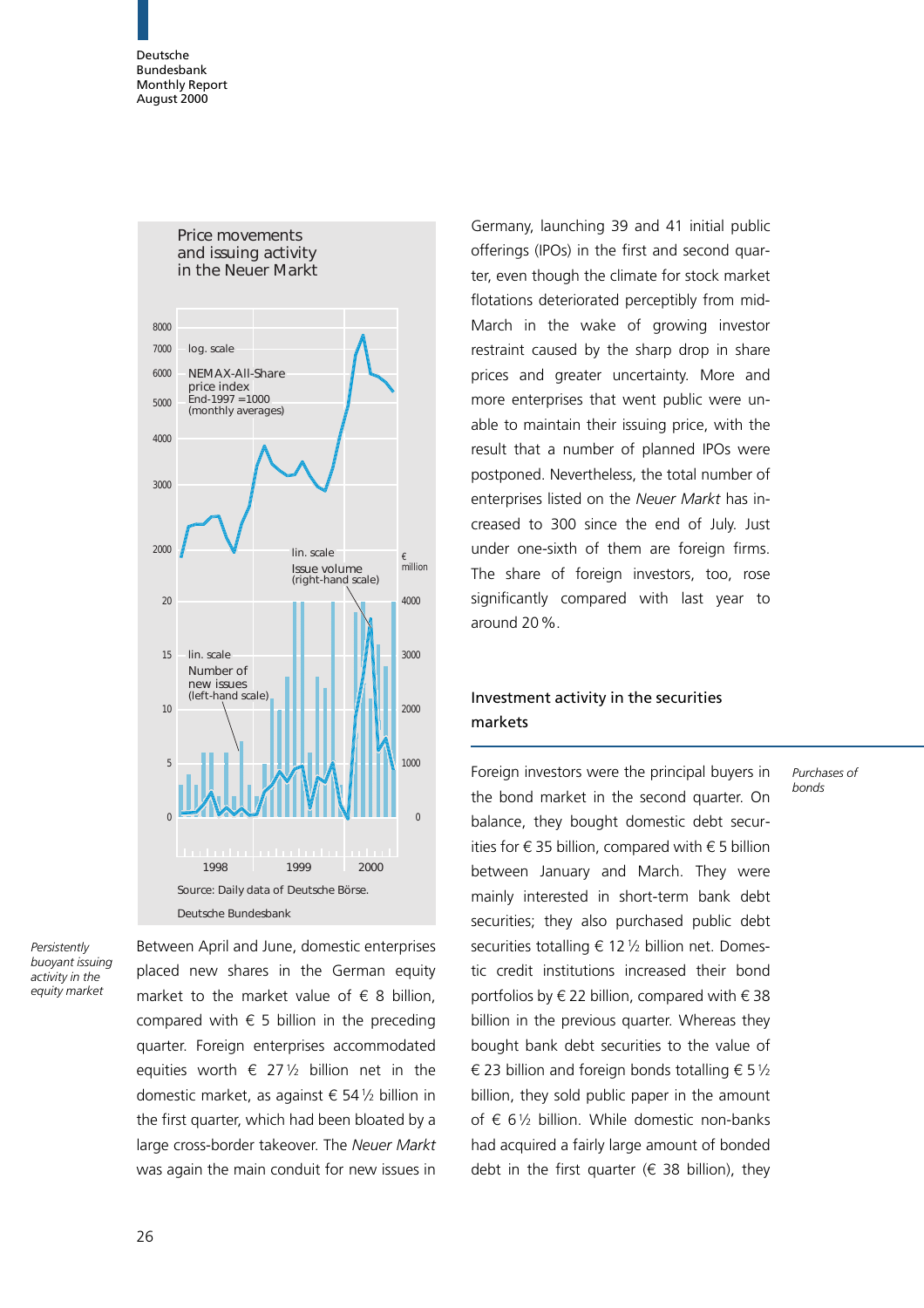reduced their investment in the bond market considerably between April and June to just  $65\%$  billion. Their interest in domestic and foreign debt securities alike waned noticeably.

Purchases of shares

On balance, foreign investors were the main purchasers of domestic shares in the second quarter. They bought German equities to the net value of  $\epsilon$  40 billion, compared with  $\epsilon$  62 billion between January and March. Domestic non-banks increased their stock portfolios by  $\epsilon$  23 1/2 billion on balance, buying exclusively foreign shares. Credit institutions sold German shares worth  $\epsilon$  311/2 billion and purchased foreign equities for  $\epsilon$  3 1/2 billion, thus reducing their total stock holdings by  $\epsilon$  28 billion. However, the related shift in the ownership of German shares away from domestic banks and towards foreign investors was mainly due to maturing forward transactions.

Investment fund certificates Sales of investment fund certificates fell between April and June, just as they had done in the first quarter of 2000. Domestic investment funds sold certificates to the net value of  $\epsilon$  161/2 billion, compared with  $\epsilon$  26 billion in the first quarter. Net sales of foreign mutual fund units in the period under review, at  $\epsilon$  10 billion, were likewise well down on the previous quarter ( $\in$  17 $\frac{1}{2}$  billion).

Ongoing growth of share-based funds

Domestic specialised funds, which are open only to institutional investors, raised new resources amounting to  $\epsilon$  81/2 billion between April and June, compared with  $\epsilon$  91/2 billion in the previous quarter. At  $\epsilon$  4 billion, almost half of this sum accrued to share-based funds. Domestic funds open to the general



public sold certificates for  $\epsilon$  8 billion net during the period under review, after having attracted significantly larger inflows of capital in the first quarter of 2000 ( $\epsilon$  161/2 billion net). In this segment, too, investors predominantly favoured share-based funds, which recorded inflows of  $\epsilon$  9 billion. This means that in the first six months of this year retail investors invested far more in share-based funds on balance ( $\epsilon$  22 billion) than they had done in the whole of 1999 ( $\epsilon$  17 billion). Neither the muted share price trend in the second quarter nor the greater uncertainty in some market segments have evidently dented the growing popularity of share-based fund certificates. Retail investors perhaps regard this type of investment vehicle as an appropriate means of diversifying their portfolios, because they show a clear preference, on the one hand, for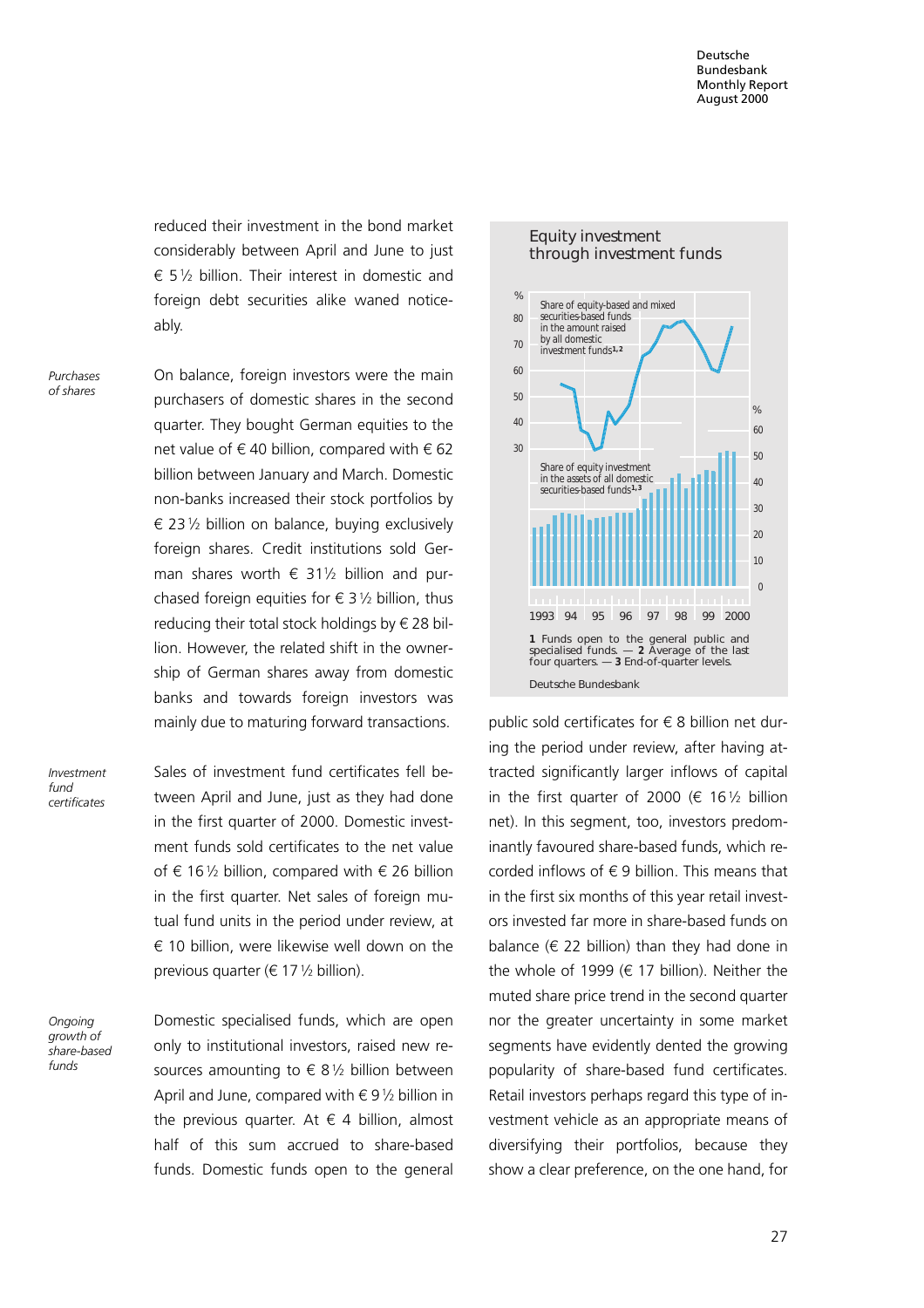#### Movement of the lending and deposits of monetary financial institutions (MFIs) in Germany \*

 $f$  hillion

|                                                                                                                                    | 2000                                      | 1999                  |
|------------------------------------------------------------------------------------------------------------------------------------|-------------------------------------------|-----------------------|
| Item                                                                                                                               | April to<br>June                          | April<br>to June      |
| Deposits of domestic non-MFIs 1<br>Overnight<br>With agreed maturities                                                             | 0.6<br>$\ddot{}$                          | $+26.2$               |
| up to 2 years<br>over 2 years<br>At agreed notice                                                                                  | 4.3<br>$+$<br>2.6<br>$+$                  | $-12.0$<br>1.0<br>$+$ |
| up to 3 months<br>over 3 months 2                                                                                                  | $-20.1$<br>$+2.3$                         | 2.2<br>$+$<br>$-7.1$  |
| Lending<br>Lending to domestic enterprises<br>and individuals<br>Loans<br>Lending against securities<br>Lending to domestic public | $+25.3$<br>$-22.1$                        | $+34.2$<br>5.2        |
| authorities<br>Loans<br>Lending against securities                                                                                 | $\begin{array}{c} 1.7 \\ 6.6 \end{array}$ | $-3.3$                |

\* As well as banks (including building and loan associations, but excluding the Bundesbank), monetary finan-cial institutions (MFIs) here also include money market funds; see also Table IV.1 in the Statistical Section of this Report. — 1 Enterprises, individuals and public authorities. - 2 Savings deposits.

Deutsche Bundesbank

investment funds with a European or international investment profile and, on the other hand, for investment funds focused on "new economy" growth stocks. Such securities are likely to be subject to comparatively high price volatility. In contrast to their growing appetite for share-based funds, private investors reduced their involvement in bond-based funds and money market funds by  $\epsilon$  2 billion each on balance during the period under review.

## Deposit and lending business of monetary financial institutions (MFIs) with domestic customers

Weak demand for overnight deposits

In the deposit business of German MFIs, the overnight deposits of domestic customers declined considerably on balance in the second

quarter of 2000, measured on a seasonally adjusted basis. While these deposits had increased significantly during the first four months of this year against the background of expectations of rising interest rates, a change in investment behaviour occurred in May and June. Rising short-term interest rates pushed up the opportunity cost of liquid cash holding, as a result of which savings were switched from sight deposits to better remunerated forms of investment.

This switch primarily benefited deposits with an agreed maturity of up to two years, whose attractiveness was appreciably enhanced by the quite steep increase in interest rates on shorter-term time deposits during the second quarter amounting to more than  $\frac{1}{2}$  percentage point. They grew by  $\epsilon$  4.3 billion in the second quarter after having contracted by  $\epsilon$  7.7 billion in the previous three months. Deposits with an agreed maturity of more than two years rose by  $\xi$  2.6 billion between April and June, thereby growing faster than they had done in the second quarter of last year ( $\epsilon$  1.0 billion). While domestic insurance companies continued to invest in longer-term deposits, employed and other individuals notably decreased their holdings of longer-dated fixed-term deposits.

The fall in deposits with an agreed period of notice of three months, which has been apparent for some time, persisted in the second quarter. For almost a year now this decline has affected not only traditional savings deposits but also special savings facilities attracting a higher rate of interest, whose negative interest rate gap vis-à-vis

Marked rise in shorterterm time deposits, ...

... moderate increase in longer-term time deposits

Marked fall in savings deposits at three months' notice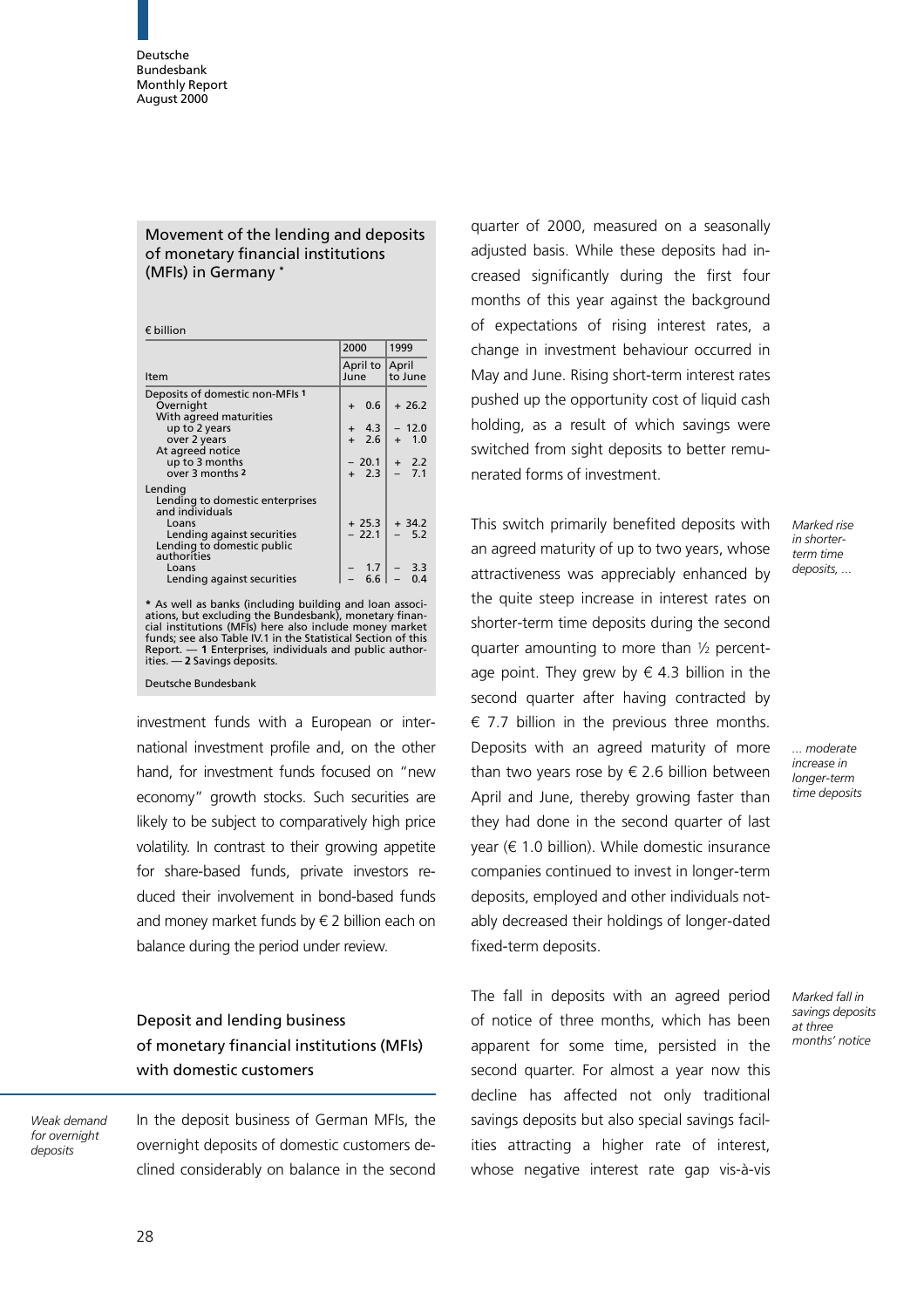comparable fixed-term deposits with a maturity of three months has widened noticeably of late. To some extent domestic households appear to have switched their shortterm savings deposits not only into fixed-term deposits but also into deposits redeemable at a period of notice of more than three months; in the period under review the latter increased substantially in seasonally adjusted terms.

Lower lending to the private sector

MFI lending to domestic enterprises and individuals was noticeably lower in the second quarter than in the first. However, this was mainly a consequence of extensive disposals of securities by German MFIs in June in connection with large-scale forward transactions concluded in March 2000 with non-residents both inside and outside the euro area. Altogether, German MFIs ran down their holdings of securities issued by domestic enterprises by  $\epsilon$  22.1 billion between April and June. Loans grew somewhat less rapidly in the second quarter. They expanded at a seasonally adjusted annual rate of  $4\frac{1}{2}\%$ , following  $7\frac{1}{2}\%$  in the first quarter. A slightly stronger demand was recorded for medium and long-term borrowing in the second quarter on a seasonally adjusted basis; in particular, employees and other individuals increased their indebtedness to German MFIs. By contrast, short-term loans, which had increased considerably in the preceding quarter, grew far more slowly in the period under review. With regard to the different categories of borrowers, credit utilisation by enterprises and households decreased in the second quarter while lending to the housing sector rose marginally. Within the enterprise sector,



credit demand weakened especially in wholesale/retail trade, transport, communication and other financial mediation services. By contrast, it showed a surge in the manufacturing sector.

The level of indebtedness of German public authorities to domestic MFIs decreased by  $\epsilon$  8.4 billion in the second quarter of 2000, compared with a decline of  $\epsilon$  3.7 billion one year earlier. This owed much to the government sector's markedly improved budgetary situation. On balance banks' holdings of securities issued by public authorities decreased by  $\epsilon$  6.6 billion in the second quarter, while loans were curtailed by  $\epsilon$  1.7 billion. In addition, the government increased its deposits with German MFIs in the period under review by the unusually substantial amount of  $\epsilon$  5.1

Fall in public sector debt